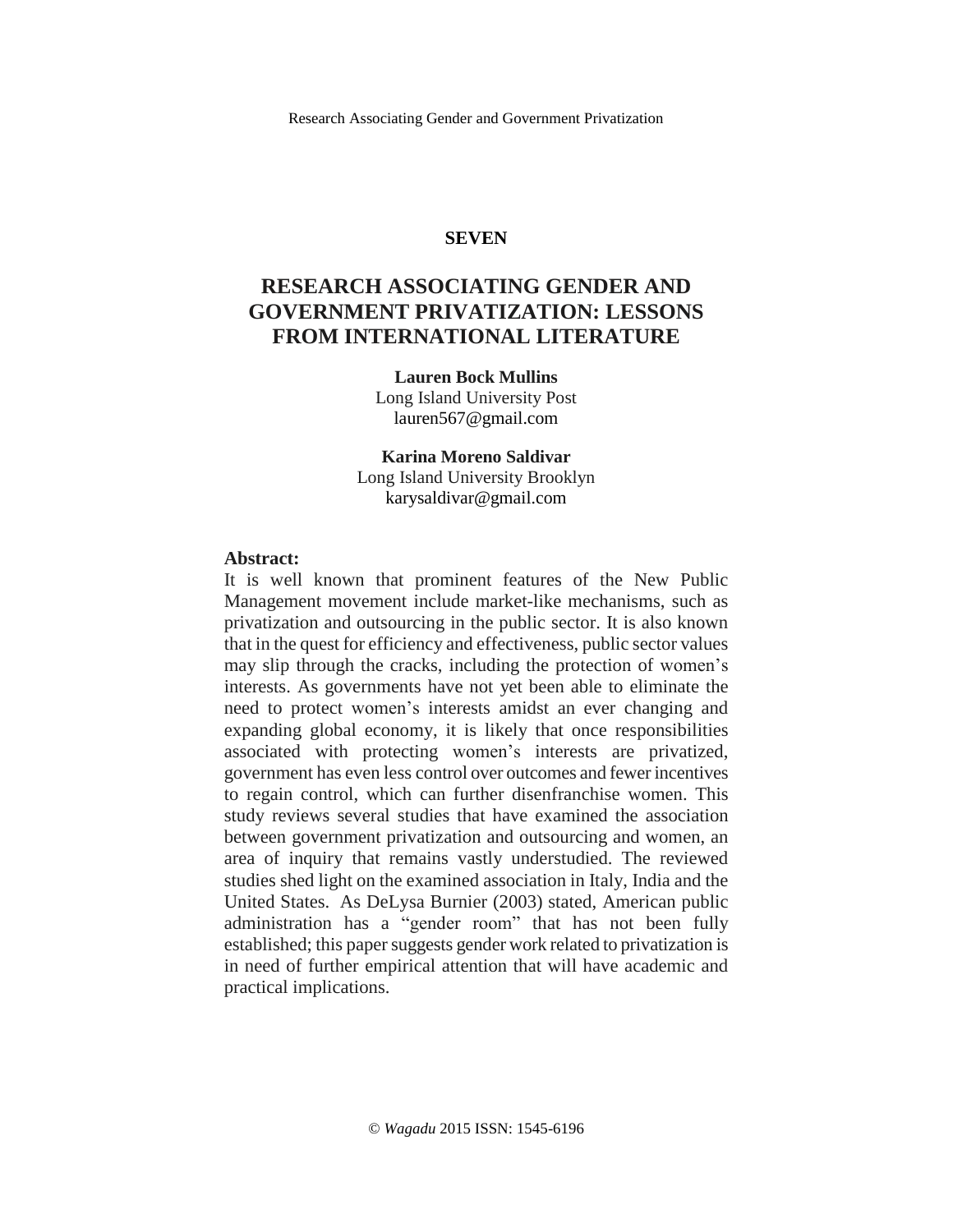The use of market-like mechanisms in the management and administration of the public sector, including the practices of privatization and outsourcing, is an intricate and cornerstone element of the New Public Management (henceforth NPM) movement. The use of these mechanisms has been increasingly on the rise in recent decades throughout the world and across most (if not all) types of government structures, levels, and political ideologies (Savas, 2000, p. 1731). As a result, the literature that empirically examines the spread and effects of NPM is abundant. However, very little of this research is focused on the impact of government privatization and outsourcing on social groups such as women, groups that are marginalized and/or vulnerable in today's globalized labor market. This specific area of research is strikingly deficient given the abundance of work on privatization and outsourcing. When examining five main comprehensive databases that include international research in the public sector, a vast discrepancy emerges between the numbers of publications available on privatization and outsourcing in general, and those that take into account women or gender or both. With a few exceptions, Table 1 below demonstrates that publications that discuss privatization or outsourcing through various formats and media do so without considering and/or discussing the effects on women.

| Database                                    |                      | "Privatization" | "Government<br>Outsourcing" | "Privatization"<br>and "gender" or<br>"women" | "Government<br>Outsourcing"<br>and "gender" or<br>"women" |
|---------------------------------------------|----------------------|-----------------|-----------------------------|-----------------------------------------------|-----------------------------------------------------------|
| Academic<br>Onefile<br>(all<br>disciplines) | Academic<br>journals | 2,796           | 575                         | 18                                            |                                                           |
|                                             | Magazines            | 6,015           | 481                         | 3                                             | $\theta$                                                  |
|                                             | <b>Books</b>         | 332             | 35                          | 0                                             | 0                                                         |
|                                             | <b>News</b>          | 10,480          | 2,666                       |                                               | 0                                                         |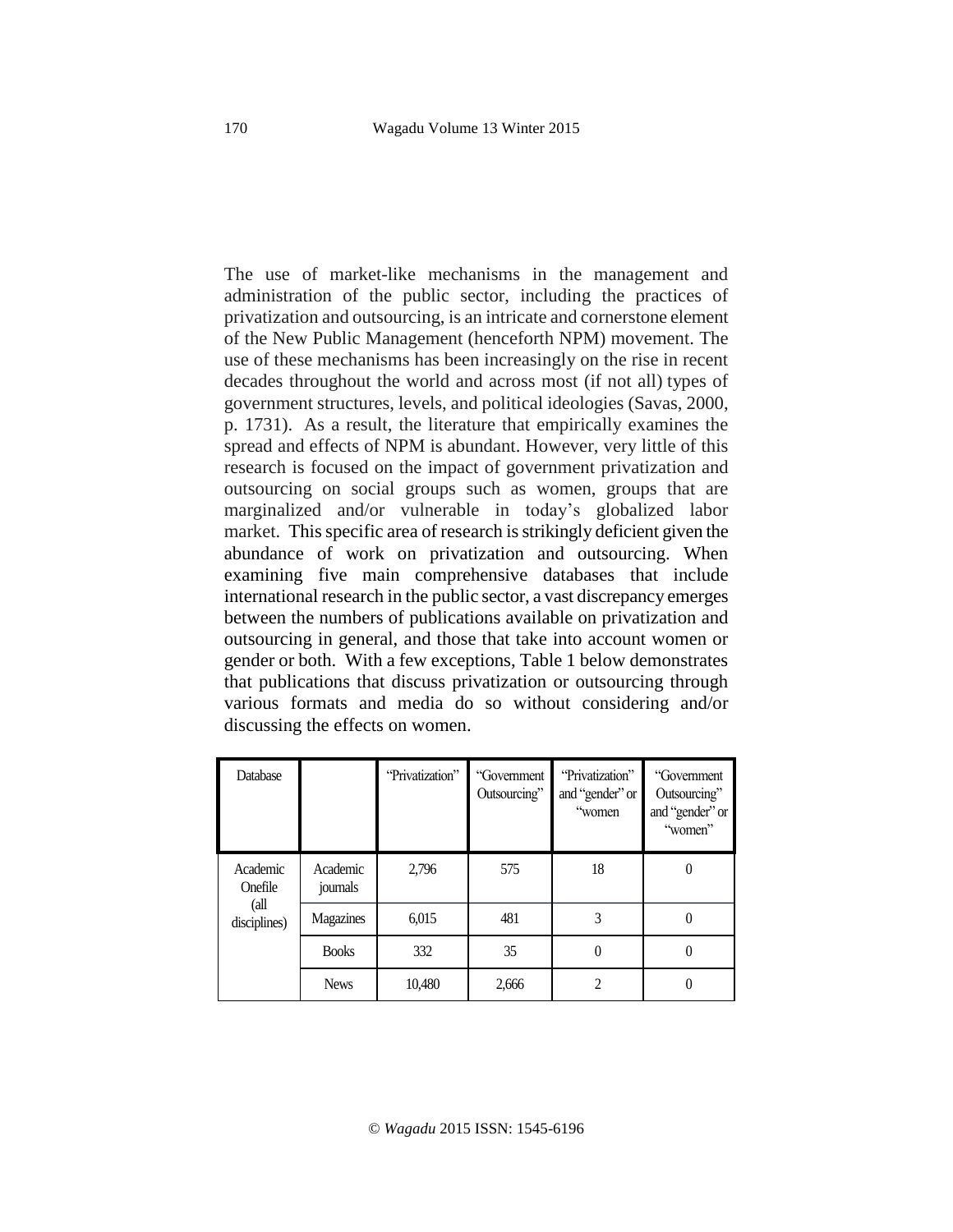| Directory of<br><b>Open Access</b><br>Journals<br>(over 100)<br>countries)   |                              | 794    | 29             | 12    | $\mathbf{0}$     |
|------------------------------------------------------------------------------|------------------------------|--------|----------------|-------|------------------|
| <b>InfoTrac</b><br>Newstand<br>(national and<br>international<br>newspapers) |                              | 57,672 | 5,621          | 3     | 16               |
| LexisNexis<br>Academic                                                       | Newspapers                   | 798    | 994            | 904   | 11               |
|                                                                              | Law<br>Reviews &<br>Journals | 25     | $\overline{2}$ | 55    | 10               |
|                                                                              | Web-based<br>publications    | 18     | $\overline{4}$ | 11    | $\boldsymbol{0}$ |
|                                                                              | Magazines<br>& Journals      | 16     | 21             | 17    | $\overline{2}$   |
|                                                                              | <b>News</b><br>Sources       | 44     | 18             | 1     | $\boldsymbol{0}$ |
| <b>JSTOR</b>                                                                 | All results                  | 51,017 | 3,345          | 9,971 | 776*             |
|                                                                              | Journals                     | 2,041  | 2,421          | 7,990 | 568*             |
|                                                                              | <b>Books</b>                 | 307    | 924            | 1,981 | 208*             |

Table 1: Content analysis of online databases. October 31, 2014 and December 18, 2015. *Note: Because JSTOR only presents aggregates, a further review of findings reveals that only 7 published articles in all categories were directly about women and government outsourcing.*

Examining the effects of privatization or government outsourcing on women is interesting for the following reasons. In terms of the global economy, "one of the most dramatic economic transformations of the past century has been the entry of women into the labor force" (Fogli & Veldkamp, 2011, p. 103). Women's entry, however, was primarily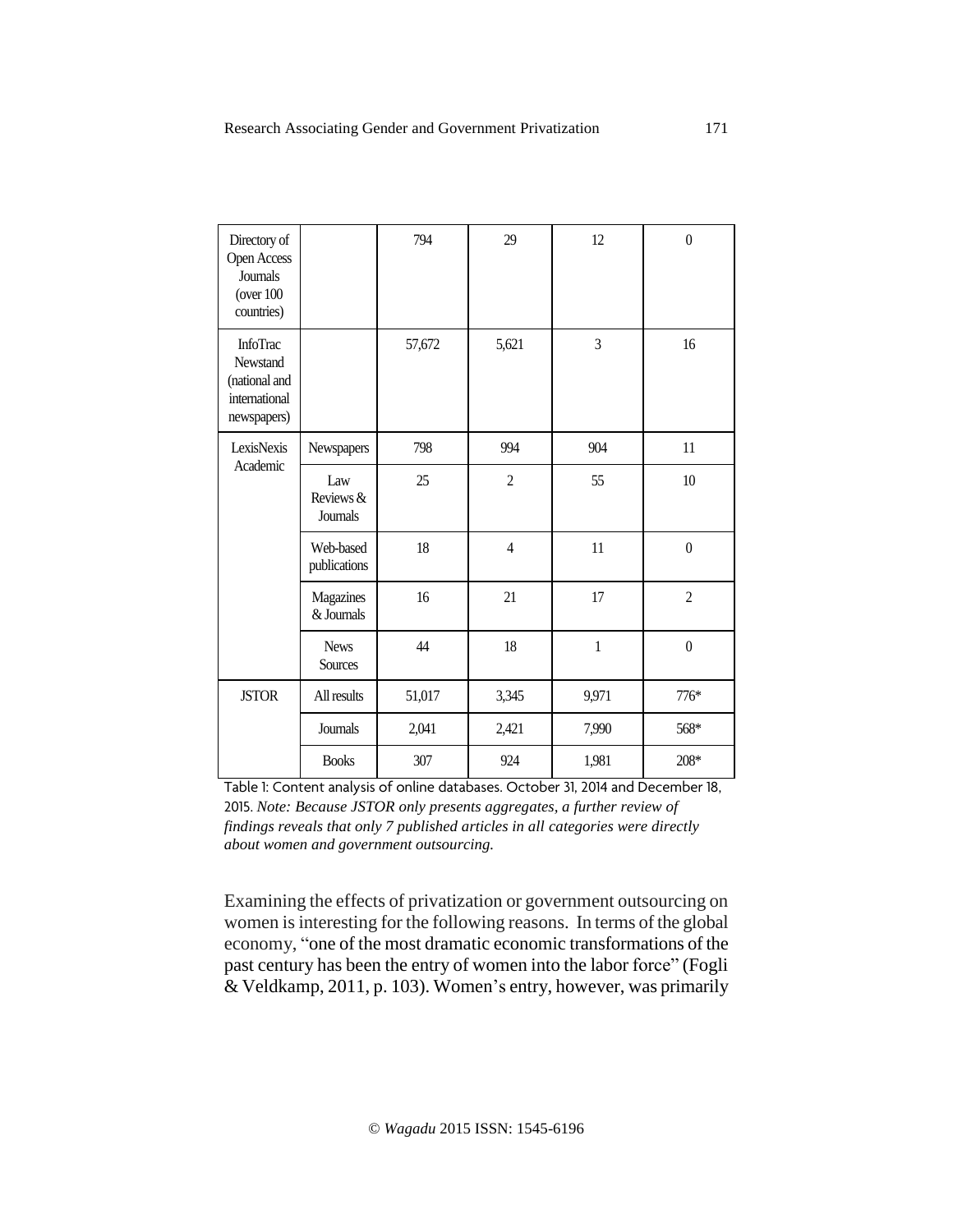supported by public sector jobs where women could better attain work-life balance and benefit, of often unionized, relatively stable jobs. NPM and government outsourcing have exposed women to shifts in how women find employment, the nature of such employment and the mobility across sectors, job types. Further international boundaries are significant when one considers that unemployment threatened women. Government outsourcing has been part of the public sector reform which rendered privatization and outsourcing relevant to women's employment. Hypothetically, outsourcing is an obstacle to work-life balance, as intensified job insecurity leads people to take on long work hours when employment becomes available. Furthermore, the study of the effects on women and other marginalized groups has been a hallmark of the social equity literature in public administration. Yet, DeLysa Burnier (2003) contends American public administration has a "gender room" that has not been fully established. This paper suggests that examining women within the context of government outsourcing and privatization is an important work in progress. Due to the complexity of gender work, which includes international contexts, shifting boundaries, and diverse interests looking at gender and privatization/outsourcing is far from neat and tidy, although quite necessary.

## **Emerging Themes in Literature Review**

Many scholars remain critical of government outsourcing as limiting governments' ability to provide services while protecting the interests of disenfranchised groups. Once a public entity enters into a contract situation, both the difficulty in maintaining control over the quality of service, and, ultimately control over equity, outcome becomes compromised. For the purposes of this research, the focus on equity specifically examines how women and women's interests (defined here as gender parity, access to education, employment, career development, equal pay, and protections allowing work-life balance) are affected in the context of government privatization. By and large, scholarship indicates that outcomes of government outsourcing compromise services quality.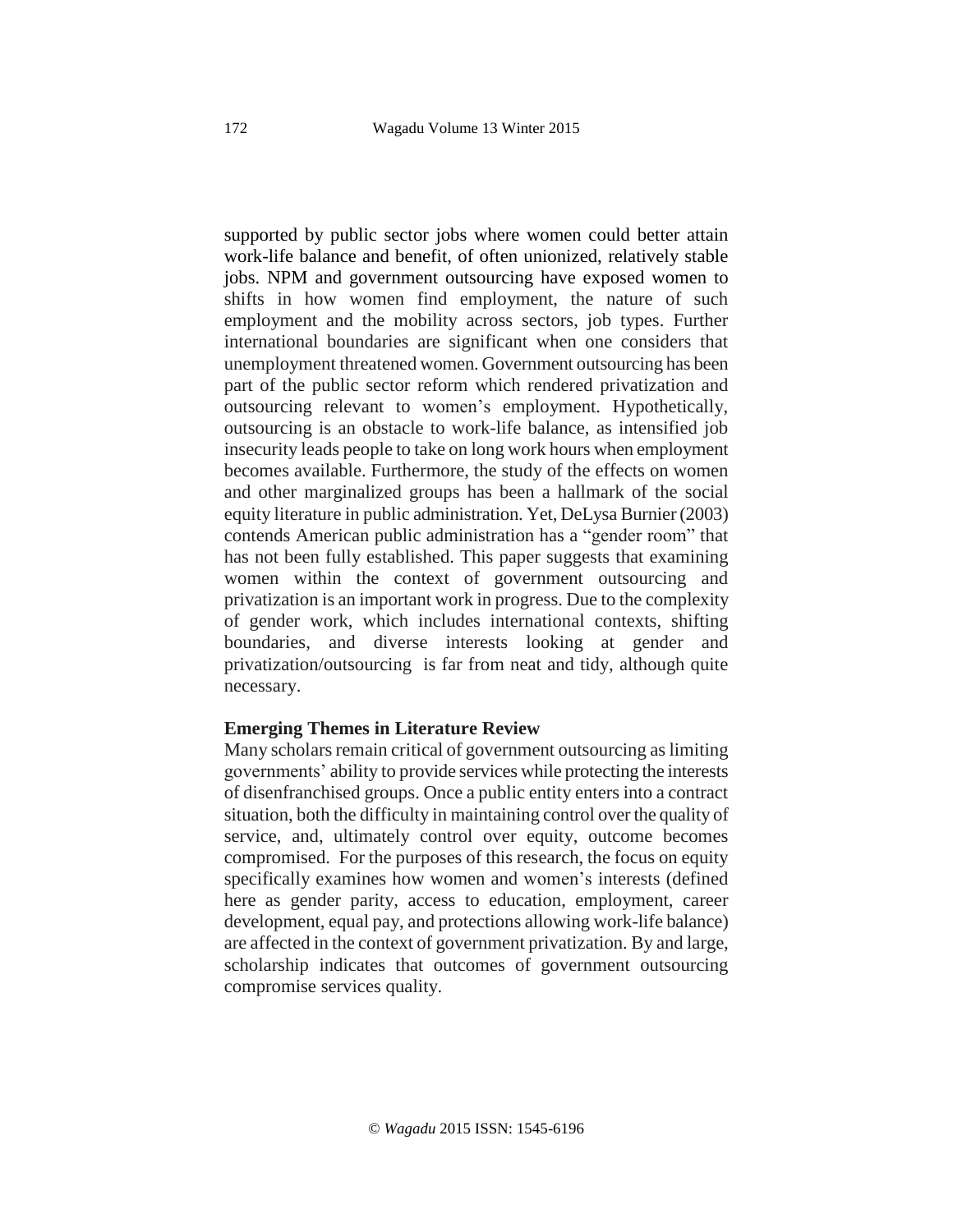Privatization is still presented as a measure used to increase efficiency or reduce cost in the public sector. Privatization can include contracts, franchises, vouchers, selling and/or leasing government-owned assets to the private sector, and deregulation (Savas, 2000, p. 1731). Government outsourcing is defined as a contract that transfers service from the public to the private sector (Gaspareniene & Vasauskaite, 2014, p. 274). Outsourcing contracts are most often driven by values of cost efficiency, cost reduction, risk management, improvement of service quality, efficiency increase, access to resources and skills, process improvement, process standardization, and customer satisfaction (Gaspareniene & Vasauskaite, 2014, p. 274). Scholars argue government contracts may be appropriate within certain areas of public services. For the purposes of this study, emerging themes from cases that consider both privatization and outsourcing are presented and their convergence discussed.

It is no surprise that efficiency indicators are the most widely used to test whether privatization and/or outsourcing are effective for the public sector or that the vast majority of these studies are quantitative in nature. Strictly examining thisfrom a quantitative lens is problematic for a number of reasons. The incorporation of marketlike mechanismsinto public service delivery is not always possible or perfectly applicable as in the private sector. Public service delivery includes services that are not easily quantified and measurable as in the private sector. Overlooking outcomes that are not easily measurable in a quantitative way can lead to potential corruption and cost to the taxpayers.

Inherent differences in the way public and private entities function have been extensively documented (Perry, 1996 & 1997). Traditionally, public entities have been more focused on equity outcomes (Berman, 1998) and the private entities on financial acumen. Epstein (2013, p. 4-5), for example, provides the most comprehensive description of the problem of quality in public-private outsourcing contracts with regard to gender. Here, outsourcing can be defined as depriving women of their right to quality services. Epstein describes how quality in the contracting process may lead to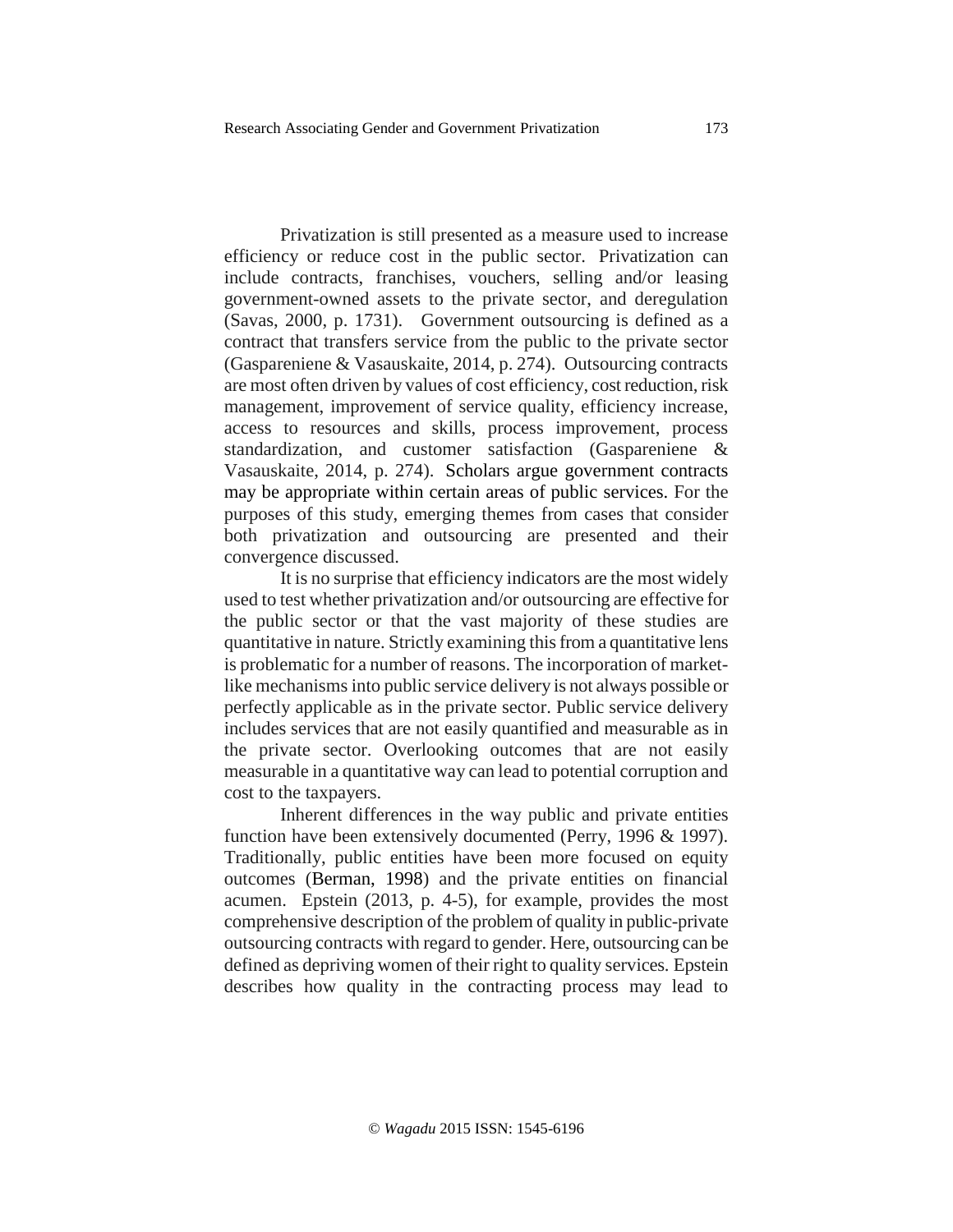performance failure despite good intentions about cost saving in the public sector. This type of market failure, understood as performance contract failure is caused by two main problems. The first problem is a lack of incentives for governments to ensure high quality service when dealing with contracts. This bias is especially exacerbated when contracts benefit disenfranchised societal groups, such as the criminals or the poor, because these groups have neither economic nor political power. In some cases, government contracts to serve disadvantaged groups are not always vetted through real processes. Additionally, due to budgetary restraints and limited resources, governments often accept the lowest bid with less regard for quality than one would hope. This is sometimes due to regulations that force the government's hand in choosing the lowest bidder. Through contracts, governments "buy the right to point the finger at the private party if service provision is poor" (Epstein, 2013, pp.  $4-5$ ) while private actors may have increased motivation for profit maximization. The second dysfunctional item Epstein discusses is how certain government functions and contracts are not truly characterized by a competitive market on the seller side.

There is currently enough evidence that contracting out does make protecting the public interest more difficult for several reasons. First, when something goes wrong states can blame the private entity, which removes a certain level of the public organization's responsibility and accountability. Secondly, it is possible that a culture of altruism is more present among public sector employees, since it is not exclusively about the financial bottom-line. Thirdly, private sector employees are unlike public sector workersin that they can gain financial perks for cost cutting. Fourthly, it is harder to measure quality than cost and increasingly difficult to monitor private contractors sometimes also involved in shaping policy. Finally, where there is no competitive bidding due to the absence of competitive markets, tasks and outcomes may also be less defined and more obscure or discretionary.

The literature on the problems with government outsourcing includes work that decries the hollowing out of the state (Peters, 1994), the erosion of the administrative state (Moe, 1987), the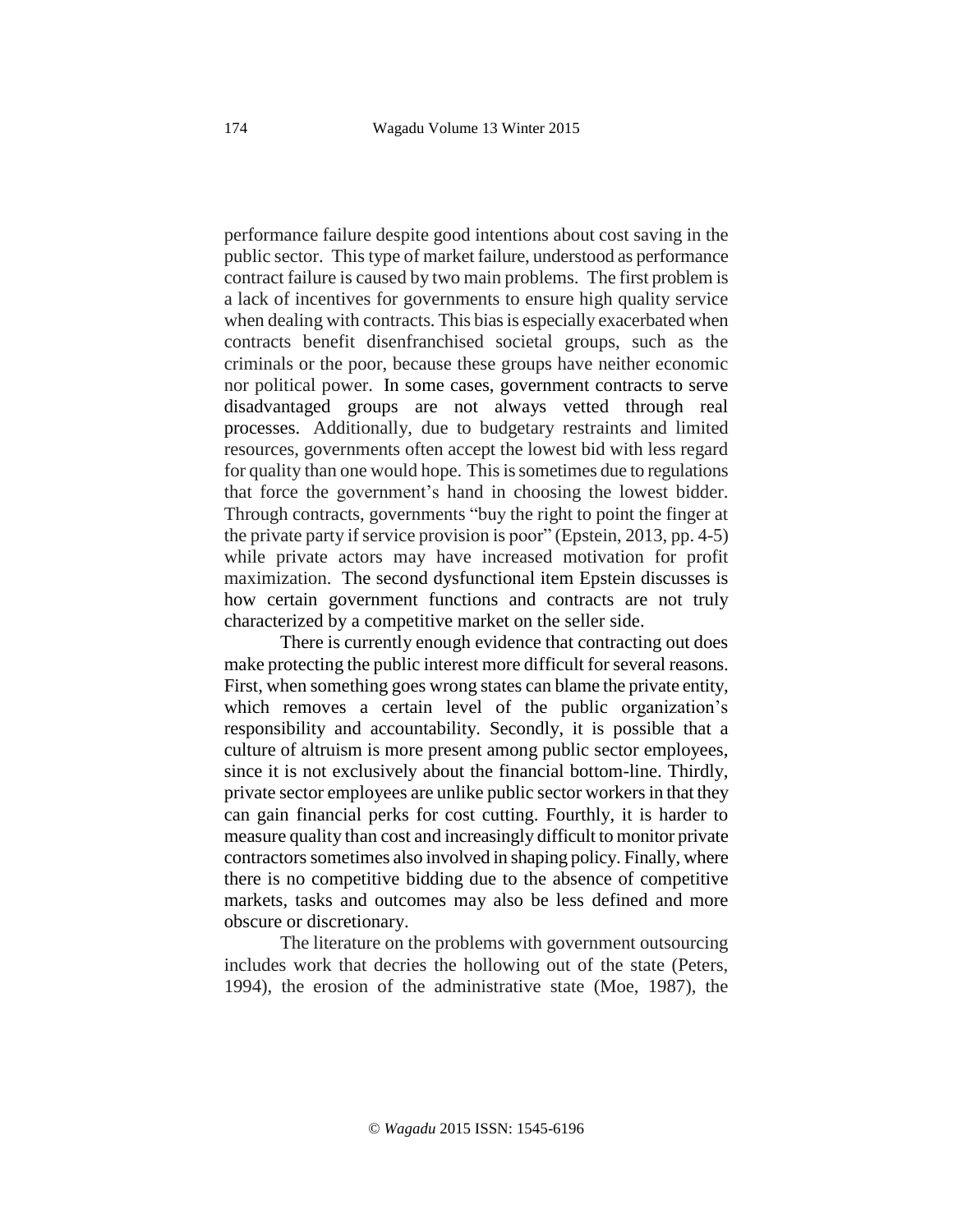deinstitutionalizing social welfare (Abramowitz, 1986), and commercializing social welfare (Smith & Lipsky, 1999). More recently, based on a review of international data over time, scholars have begun to question the economic indicators used to measure the overall effectiveness of privatization and outsourcing. For example, Prizzia advocates for a balance of economic and social performance indicators to avoid the negative consequences of privatization that are "masked or go undetected" (2003, p. 316) when economic measures are solely relied on. Focusing mainly on the economic factors of the increasing globalization of privatization activities is done "at the expense of social justice for those most affected. These privatization activities often are characterized by short-term economic gains by private sector interest groups without long-term consideration for the least articulate and most vulnerable groups of the affected public sector agencies and community" (Prizzia, 2003, p. 316). We survey below several studies introducing more specific gendered implications of government outsourcing in Italy, India and the U.S.

### **Women and Government Outsourcing in Different Countries**

On a global scale, an improved global economy seems to almost always help women, despite some exceptions (Eriksson-Zetterquist, 2007). However, even if one would argue that outsourcing is contributing to overall international economic development, privatization in the public sector could negatively impact employment in the public sector due to increased reliance on contract workers (Lafferty & Roan, 2000). Existing research on the labor market of the European Union shows that women are more likely than men to end up working as contract employeesin fixed-term employment, and this has been the case across member states of the EU (Kruppe, Rogowski, Schomann, 2013, p. 92). The adverse impact on women in the work force can be seen in privatization and outsourcing. For example, for women in the United Kingdom (UK) and the EU, undervaluation of women's work has been a subject of legislation. Where equal pay legislation is not present, women's work is undervalued as a result of discrimination (Grimshaw & Rubery, 2007). Here, outsourcing can be seen as intensifying the under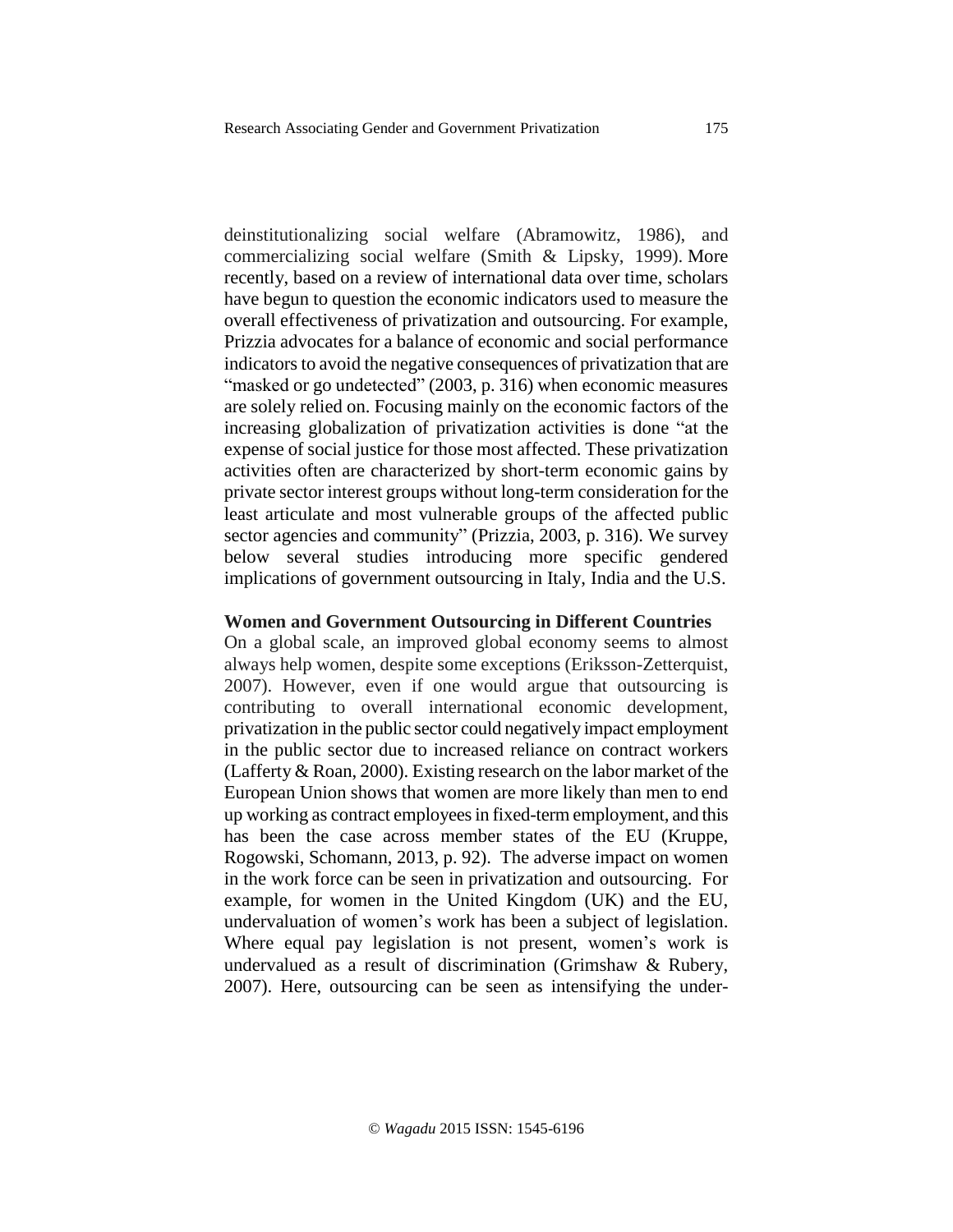evaluation of women's work. Evidence from the casesincluded in the findings section of this paper exemplify these conditions are worsened through privatization and outsourcing. Table 2 below summarizes the general findings in these three countries. We limit the review to the few articles that mentioned government outsourcing and women or gender in the databases consulted.

| Italy                                                                                                                                                                                                      | India                                                                                                                                                                                          | U.S.                                                                                                                                                               |
|------------------------------------------------------------------------------------------------------------------------------------------------------------------------------------------------------------|------------------------------------------------------------------------------------------------------------------------------------------------------------------------------------------------|--------------------------------------------------------------------------------------------------------------------------------------------------------------------|
| Disproportionate effects on<br>women (weaken family ties,<br>decrease in social capital, job<br>security, and barriers to work-<br>life balance.)                                                          | Negatively affected conditions<br>of work and pay for women<br>workers.<br>Increase in women among                                                                                             | No literature on the direct<br>effects of outsourcing on<br>women in the U.S.<br>Protections by the Constitution                                                   |
| Decrease in public<br>employment, which has more<br>serious consequences for<br>women.                                                                                                                     | export-oriented employment<br>may be exploitation in terms<br>of lower pay and worse<br>working conditions<br>Improving pay and/or work<br>conditions, lessened the appeal<br>of women workers | and administrative law have<br>weak enforceability or<br>accountability.<br>Occupational segregation is a                                                          |
| Austerity measures reduced<br>the quantity and quality of<br>women's jobs and promoted                                                                                                                     |                                                                                                                                                                                                | contextual reality.<br>Women owned small<br>businesses are susceptible to<br>Women's work is invisible<br>work and is particularly<br>vulnerable when outsourcing. |
| gender inequality and<br>segregation.<br>Women transitioned to part-<br>time jobs for longer and<br>indefinite periods of time as a<br>result of having to balance<br>home and family<br>responsibilities. | Government intervention<br>through policy, strong social<br>movements, and more<br>representative institutions are<br>necessary.                                                               |                                                                                                                                                                    |
|                                                                                                                                                                                                            | In health care and education,<br>women were adversely<br>affected in regards to quantity<br>and quality of employment,                                                                         |                                                                                                                                                                    |
| Gender inequalities were<br>worsened through the<br>decentralization reform.                                                                                                                               | unpaid labor, access to health<br>care, sanitation, as well as<br>education and training.                                                                                                      |                                                                                                                                                                    |
| Women could be "doubly<br>disadvantaged" in regards to<br>access to healthcare, by                                                                                                                         | Increase in exploitation of<br>women workers.                                                                                                                                                  |                                                                                                                                                                    |
| geographical location and by<br>gender.                                                                                                                                                                    | Private health expenditures<br>disproportionately hurts rural<br>women and women in<br>general.                                                                                                |                                                                                                                                                                    |
|                                                                                                                                                                                                            | Private education increases<br>cost, which impacts women.                                                                                                                                      |                                                                                                                                                                    |
|                                                                                                                                                                                                            | Women's work as invisible.                                                                                                                                                                     |                                                                                                                                                                    |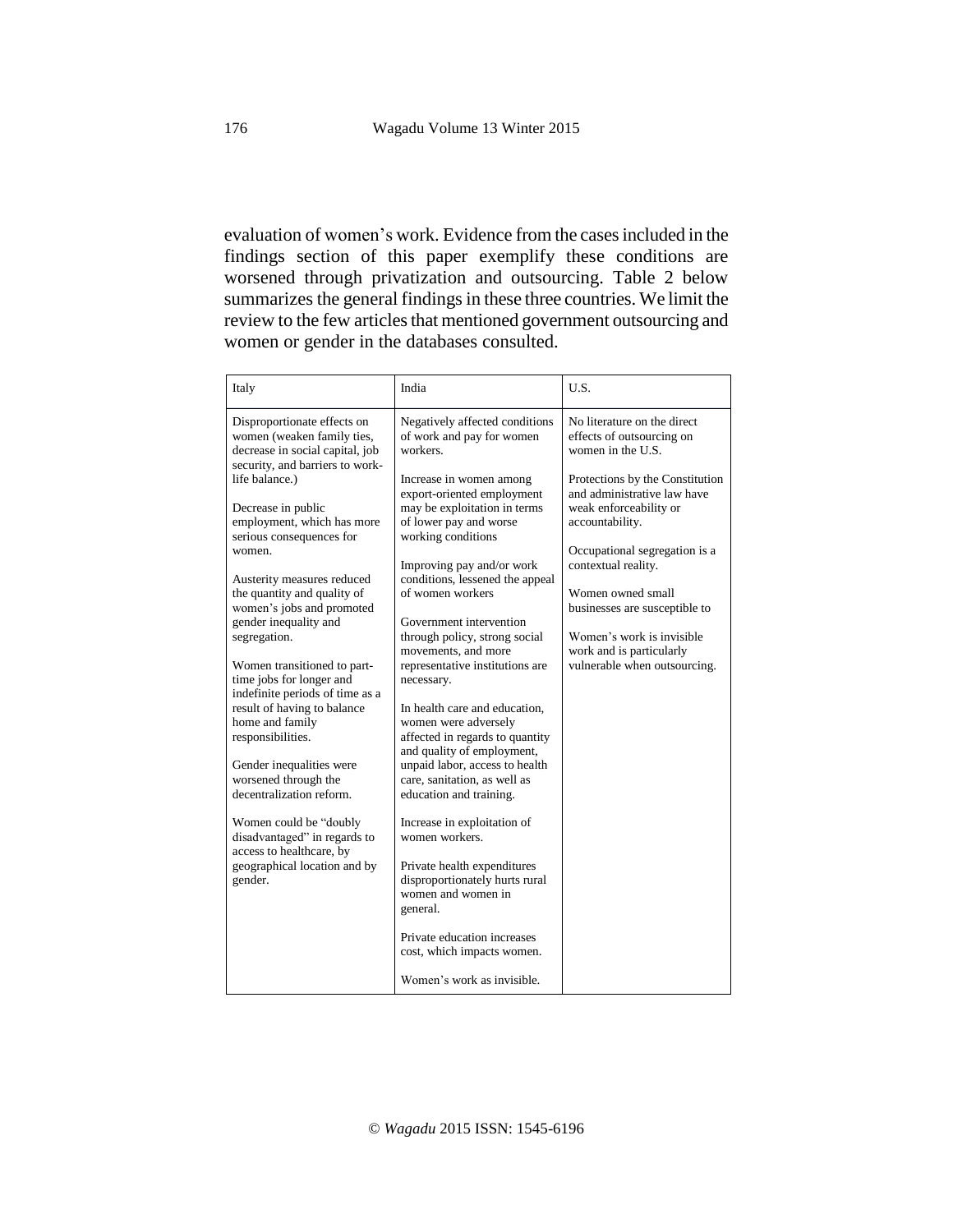Galvez-Muñoz, Rodriguez-Modroño, and Addabbo (2014) examine the second phase of the economic crisisin Italy that began in 2010. As a result of the 2008 crisis, Italy implemented a host of austerity policies in 2010. These austerity policies included eight adjustment strategies, one of which was to increase the use of privatization. In practice, this meant a substantial cut in the operating budget of local and regional governments; the privatization of state industry, social welfare and transportation systems. Using the labor force European Survey, which captures dynamics in EU public employment for the years 2007 through 2012, the findings illustrate a number of important items concerning Italy. First, the data show women continue to be worse off in the labor market. Findings suggest that with the increase in privatization, there is a decrease in public employment, which has more serious consequences for women. Further, all eight adjustment strategies were found to promote gender inequality and segregation. Austerity measures reduced the quantity and quality of women's jobs in Italy. Data from the labor force European Survey showed that women experienced a higher increase in discouragement regarding their employment search than men in Italy. In addition, while both men and women had transitioned to part-time jobs as a result of the economic crisis, data showed the motivation between men and women was fundamentally different. The differences in motivation by gender suggest women transitioned to part-time jobs for longer and indefinite periods of time as a result of having to balance home and family responsibilities. The combination of these social and economic forces provide a context for outsourcing in Italy where "the EU social model and its gender regimes push women towards a part-time commitment to labor market without guaranteeing advances in gender equality" (Galvez-Muñoz, Rodriguez-Modroño, and Addabbo, 2014, p. 17).

Pavolini and Vicarelli (2012) also examined the result of Italy's implementation of the global trends of privatization and the alleged devolution of powers. In their case study they focused on health policy reforms across Europe by emphasizing Italy's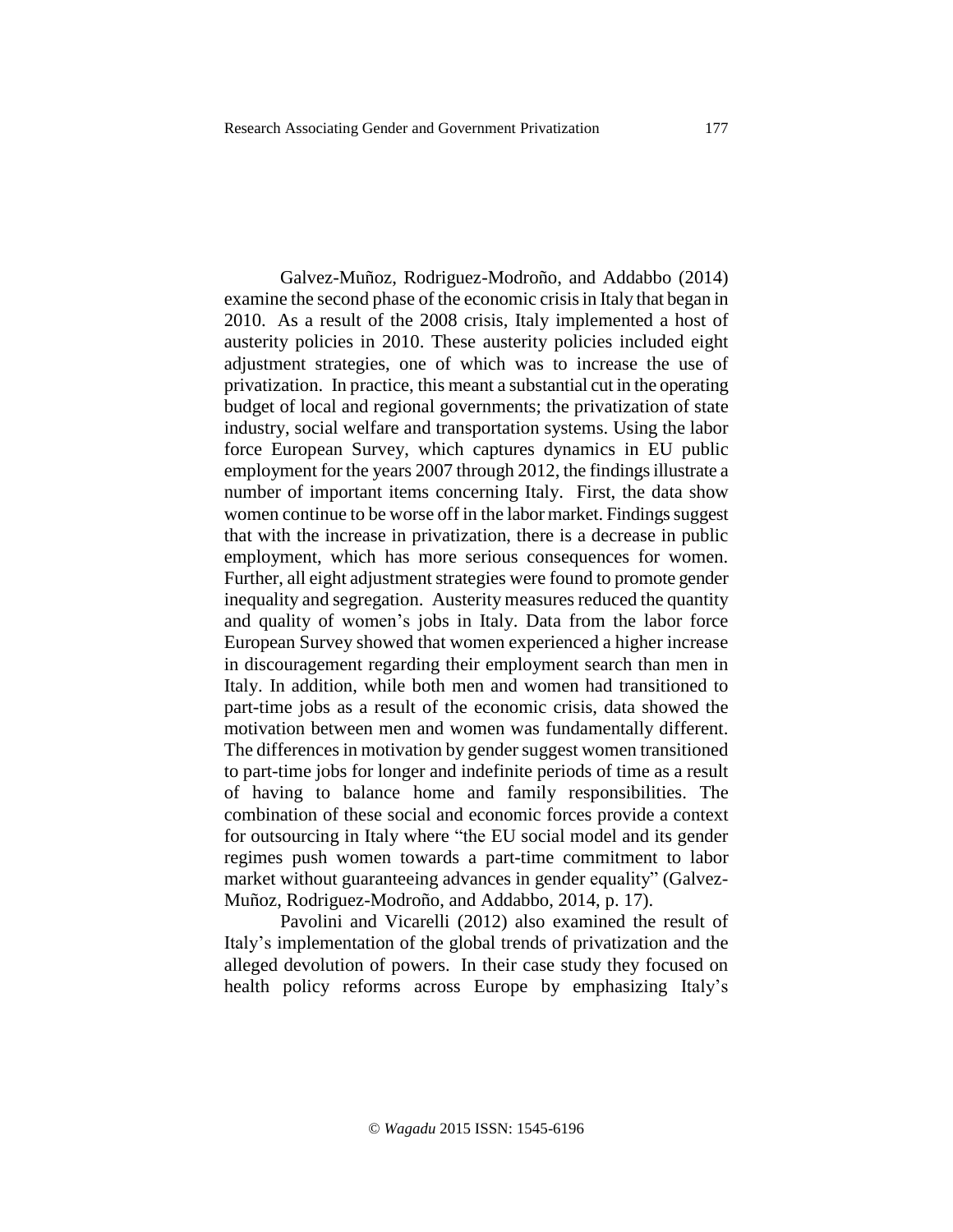decentralization of its national health care system and used a control group for comparison made up of Germany, France, the U.K., and Spain. Using secondary quantitative data from the OECD and Eurostat during 2010 to run a probit analysis, along with a document analysis, their research found that being a woman in the South of Italy increases the probability of unmet medical needs by 5 percent, which is higher than the rate for men. In this way they established that women could be "doubly disadvantaged" in regards to access to healthcare, by geographical location and by gender (Pavolini &Vicarelli, 2012, p. 484). The authors conclude that "the results highlight a paradox: if decentralization is to be implemented in a country with strong territorial socioeconomic divides and a critical financial situation, it needs a strong central government in order to support and control local authorities" (Pavolini & Vicarelli, 2012, p. 472). While available literature on Italy shows that privatization blocks women's access to health services, it also suggests indirect evidence that privatization of various social services has not had a positive impact on women.

In today's economic context, transactions can take place within a borderless global economy in conjunction with political and economic changes and the result is an undeniable effect on a number of groups, not just women. In examining the current context of growing inequality in both the United States and Europe, Turner (2014) credits 30 years of global liberalization policies as the means of increasing outsourcing, privatization and union avoidance. This ultimately resulted in growing numbers of the labor markets for lowwages lacking any kind of collective representation (Turner, 2014, p. 5). Rani's study on India's New Economic Policy of 1991 reported that with the decline of public expenditures on basic social services and an increase in the privatization of health care and education, women were adversely affected in regards to quantity and quality of employment, unpaid labor, access to health care, sanitation, as well as education and training. Although globalization brought jobs to India for women and privatization allowed the opportunity for women to access industries like computer software and modern food processing, the work available to women is "almost always poorly paid, mentally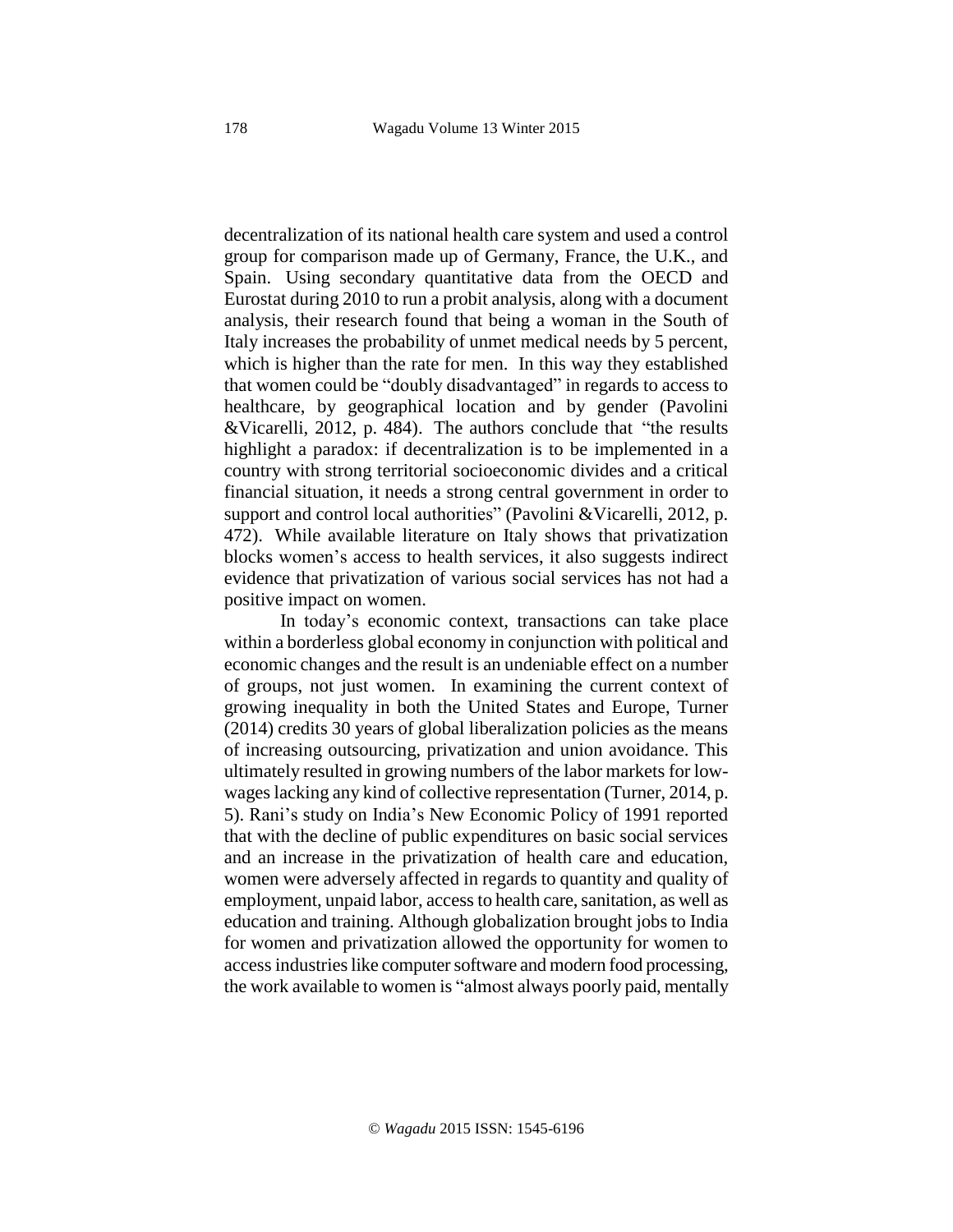and physically unhealthy, decreasing or insecure" (Rani, 2010, p. 150). The number of part-time jobs that are vulnerable to exploitation increased. Rani attributes these negative outcomes on the lack of government intervention through policies to protect the workers.

Privatization and outsourcing are immensely at work in the United States (U.S). In 1996 the federal government employed 12.7 million people through mandates, grants and contracts (Light, 1999; Rosenbloom & Piotrowski, 2005). As of 2005, federal government spending on outsourced contracts was \$28 billion, a 57 percent increase in five years (Adelsberger, 2004, p. 1). Yet, as far as this study reveals, there seems to be relatively no literature on the direct effects of public sector outsourcing on women in the U.S. There are occupation-specific studies that can show how labor market segregation in the U.S. encourages degradation of women (Duffy, 2011; Appelbaum & Schmitt, 2009; Howes et. al, 2012; Cancian & Oliker, 2000), however, these studies do not specifically look at the relationship between privatization/outsourcing and women. In the U.S., protections afforded by the Constitution and administrative law have little if any weight or enforceability when it comes to their application to public administration work that is outsourced to private entities (Rosenbloom & Piotrowski, 2005). Regulations imposed on public agencies get swept aside once private entities takeover responsibilities, and the accountability of enforcing such regulations becomes a murky playing field. This means that any sort of protections various groups are afforded by such legal regulations cannot be guaranteed when going through outsourced channels. Beneficiaries of services, or clients, stand to lose a great deal if there are no applicable legal protections governing services provided by outsourced contracts.

The case of the U.S. also raises the issue of how and under what regulations and circumstances all of these government outsourcing contracts are distributed. Women-owned small businesses are popping up across the U.S. at an unprecedented rate (Brush & Hisrich, 1999), which makes ensuring discrimination against women is not occurring in the distribution of contracts to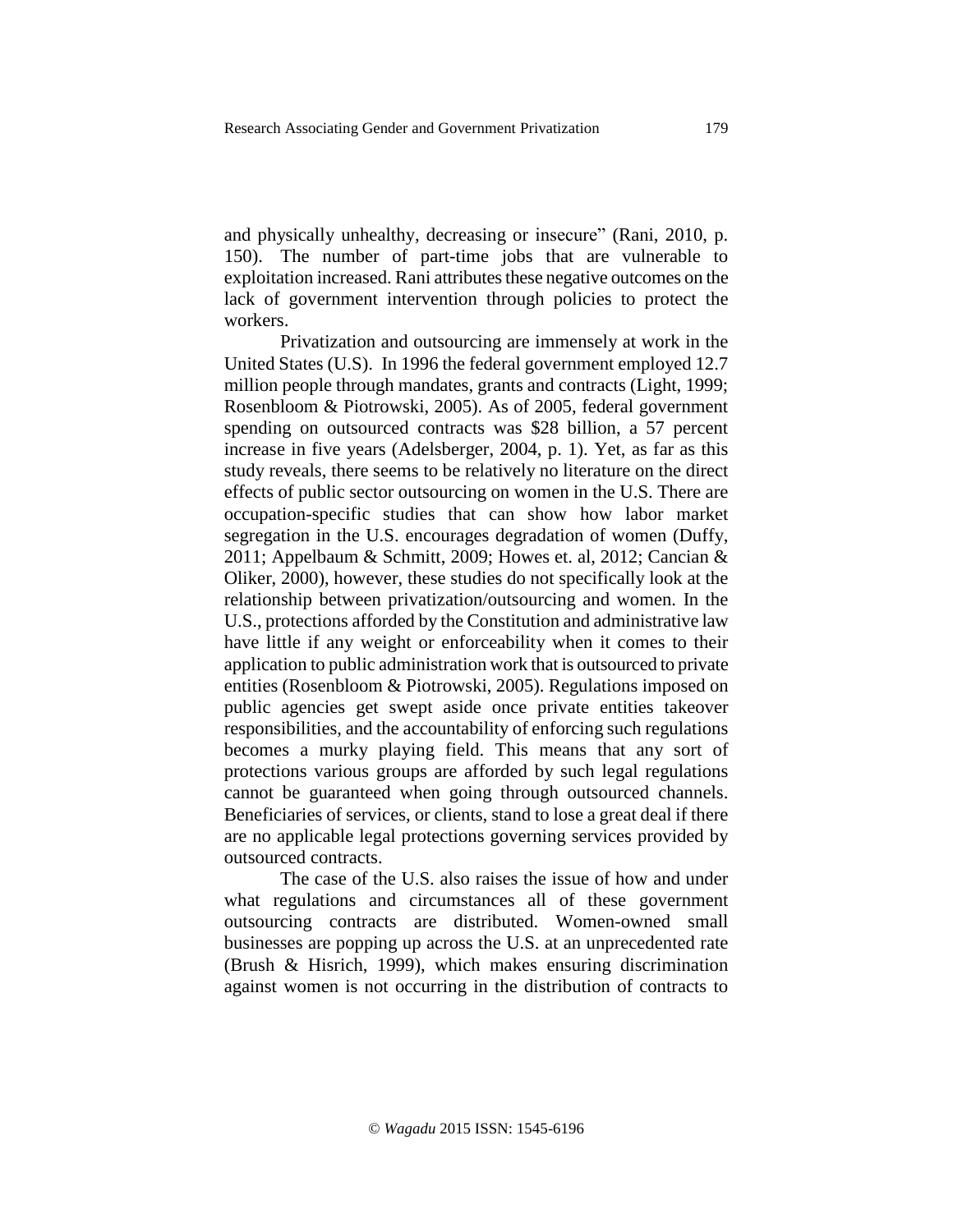small businesses exceptionally significant. Another context discussed in the literature is prison health care. Aman (2007) suggests within the U.S. context that there is a way to utilize administrative law to light the path toward outsourcing government social services, and focuses on the case of outsourcing prison health care in New York City. The context of prison health care is a particularly sensitive one, raising many questions about the democratic integrity of contracting out such delicate and serious social services. However, by honing in on the contract-writing phase and monitoring activities, Aman discusses how both administrative law and government contract law can be carefully joined, even within such sensitive contexts.

Most state and local government workers in the US are women. In fact, "in January 2011, women made up 56.8 percent of all government workers," (2011, National Women's Law Center). This suggests that privatizing or outsourcing from public to private introduces the possibility of harming women and women's jobs more readily or significantly than men and men's jobs. However women are not simply employed by state and local government, and many women turn to illegal methods of earning money, such as human trafficking. Labor outsourcing has been linked to human trafficking in the U.S.:

> While the outsourcing of labor made possible by globalization increased profits, eventually someone took note that the most profitable employee is one that you do not have to pay at all. This was not part of some conspiracy by those leaders within the globalization movement. However, it is now part of the "dark side" of globalization and it must be recognized and dealt with. Fortunately, there is leadership emerging within the private sector, such as Manpower, Inc. and The Gap who have taken it upon themselves and their corporate culture to combat exploitive and forced labor. (d'Estree, 2008, p. 2)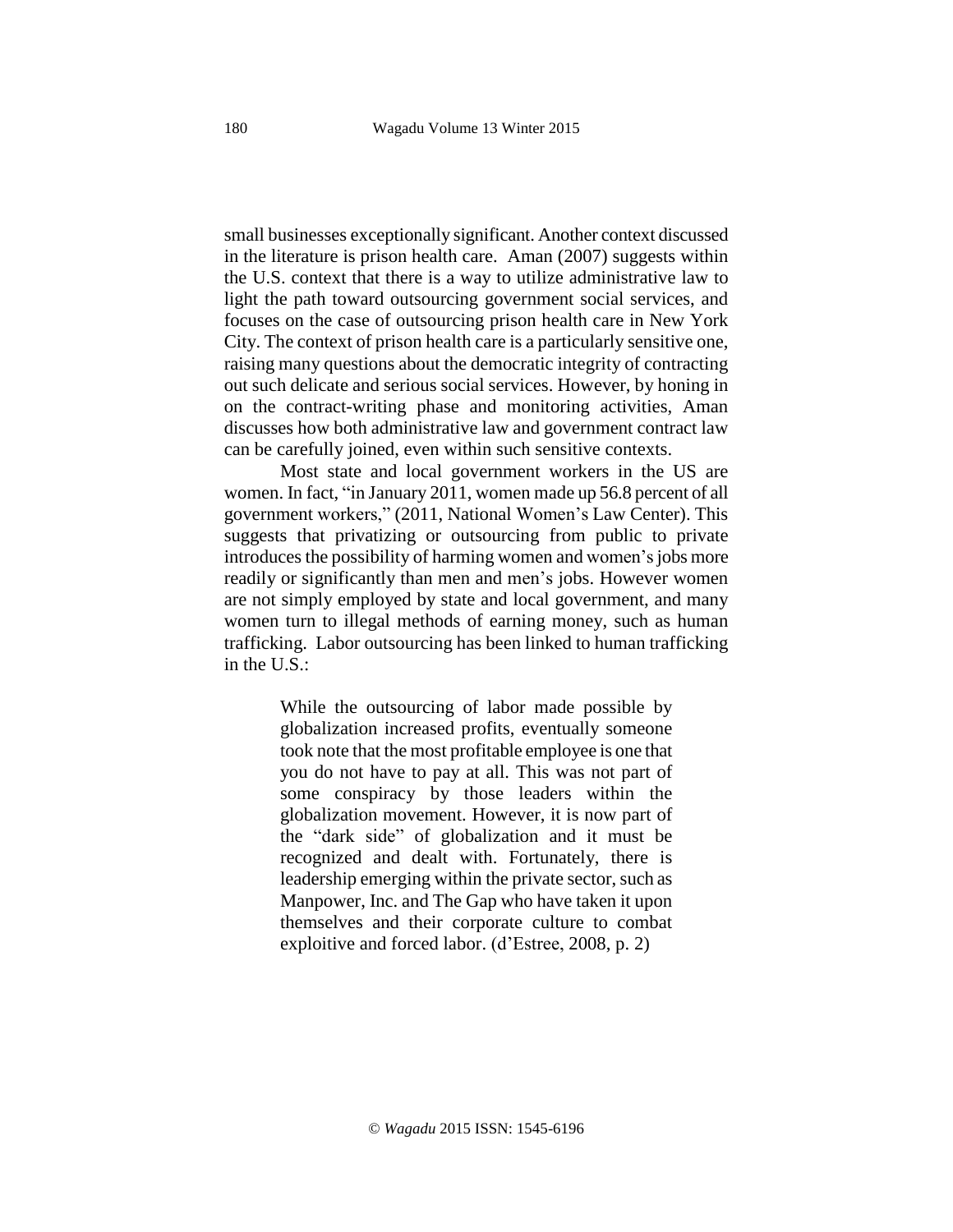# **Conclusion**

In examining how privatization and outsourcing has shifted more women into a part-time or contract fixed-term employment situation without legal protections, we have surveyed studies indicating that women are disproportionately impacted, deterring gender parity and equity. We emphasized the paucity of research on the effects of privatization and government outsourcing on women, despite the extensive global proliferation of related public sector reforms. Literature on U.S., Italy, and India reflects the possibility that growing privatization and decline in public expenditures, adversely affects women in part, due to occupational segregation. With an increase in market-like mechanisms and accompanying economic policies in a globalization context, in all three countries, there are more women working part-time without any legal protections. The lack of legislation, specifically committed to protecting and furthering women's position in the workplace, balancing work and home life is key, expose women employed by service delivery agencies to implicit exclusionary mechanisms; Particularly problematic is, however, is the set of austerity measures applied in response to the financial crisis that began in 2008. Legislation meant to provide economic relief has been passed, further causing unintended and unforeseen consequences for those who depend on the disappearing public sector quality jobs.

It was also found that privatization can have numerous positive effects on women, when government and/or non-profit units *deliberately* choose to include and empower women as a component of privatizing or outsourcing. Governments that deliberately merge privatization with social goals can have more positive effects, yet this was found to be a rare and unusual practice. What was more common was the reduced quantity and quality of women's jobs, and the moving of women into part-time and contract jobs. Themes of globalization, decentralization, and privatization seem to be synonymous with less government and weaker government; if there is not a solid structure in place to protect social interests, such as gender equality, evidence suggests *gender disparities will continue to grow*. The sheer extent to which governments are relying on outsourcing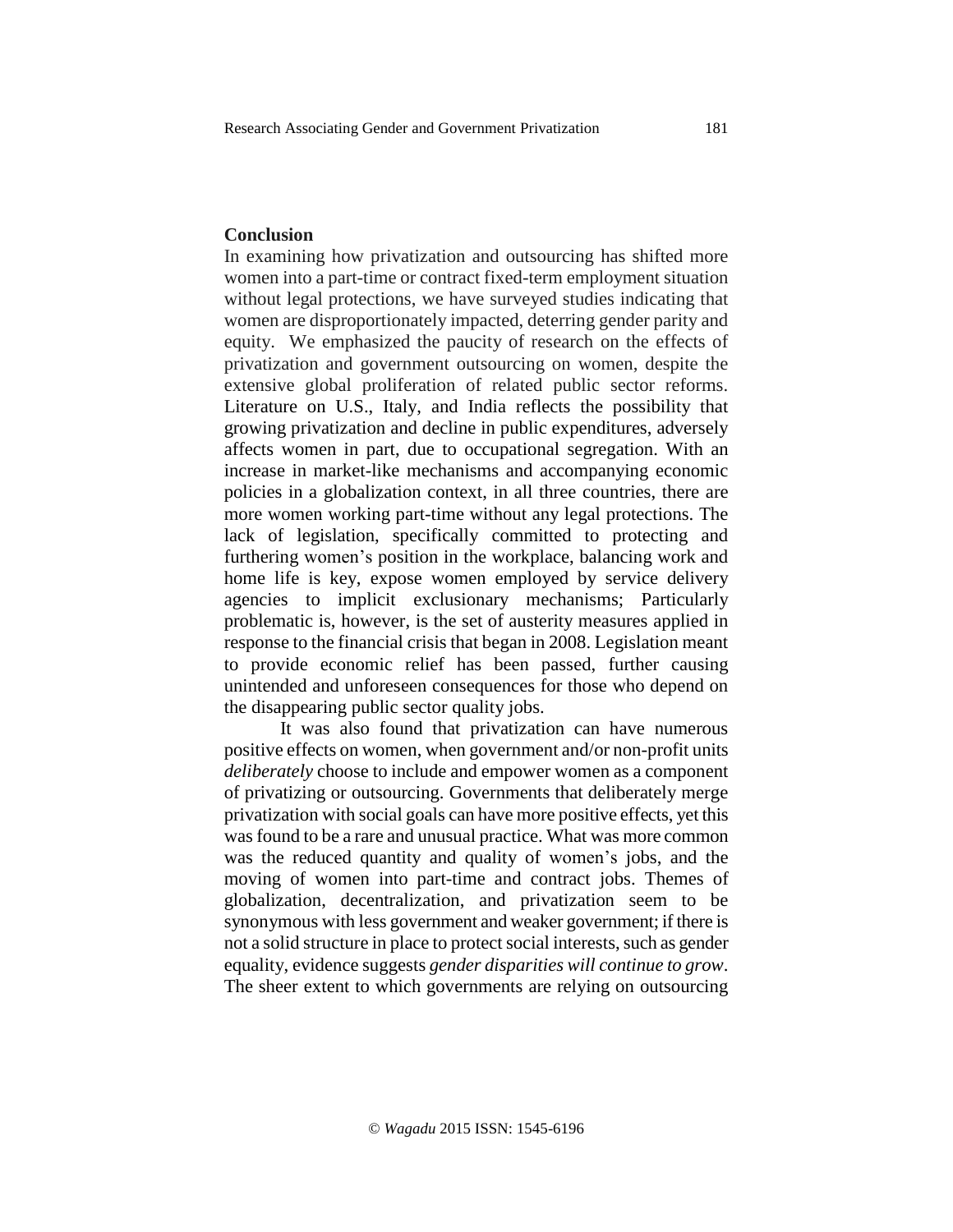and the amount of tax dollars being spent in this way leads us to recommend that a greater emphasis be placed on the study of how privatization and outsourcing affects women in separate and global contexts in order to best understand how to plan for the future and move forward with prudent and responsible public spending and management.

On the basis of indirect evaluation, three themes for future research that emerged from our review, include outsourcing as intensifying the under-evaluation of women's work (Grimshaw and Rubery, 2007), outsourcing as depriving women of their right for quality services (Epstein, 2013), outsourcing as an obstacle to worklife balance, since intensified job insecurity leads people to shoulder long work hours when jobs are available. Further, evaluating these themes across international boundaries is also recommended so as to bring to light comparisons across country-specific contexts. We recommend the international community deliberate and join forces, perhaps through an international and interdisciplinary body like the United Nations, to conduct research and develop ways in which women's rights can be better protected within the contexts of privatization, outsourcing, and globalization. Such international community work could contribute to research that would develop theory and inform practice. This would help raise awareness about the importance of protecting gender interests within these contexts. The development of best practice suggestions and lessons from actual cases in various international contexts would also be useful to protecting gender interests in government.

## **References**

- Abramovitz, M. (1986). The privatization of the welfare state. *Social Work,* 31, 257-64.
- Adler, L. H., Tapia, M. & Turner, L. eds. (2014). *Mobilizing against inequality: Unions, immigrant workers, and the crisis of capitalism*. Ithaca NY: ILR Press.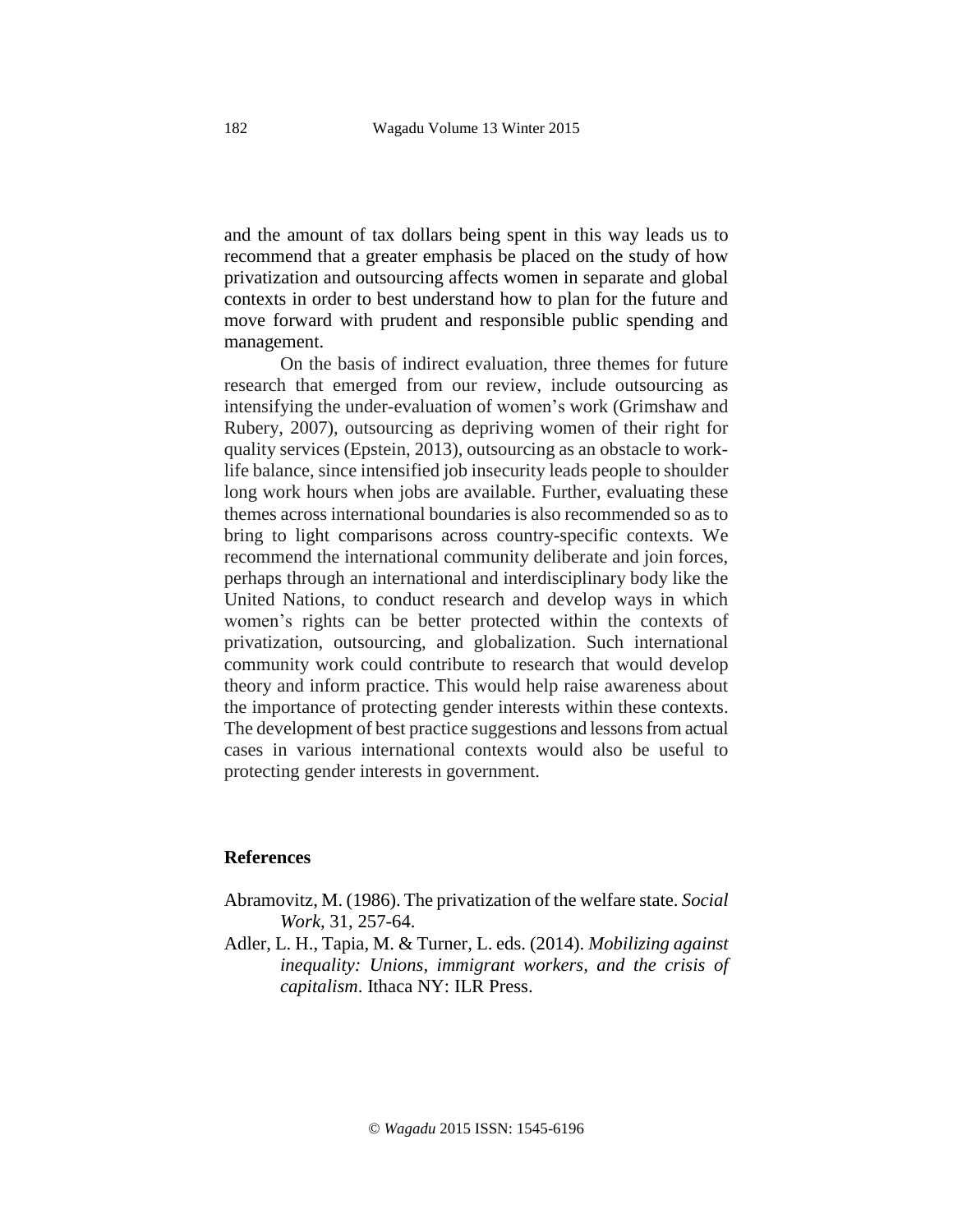- Aman, Alfred C. (2007). An administrative law perspective on government social contracts: Outsourcing prison health care in New York City. *Indiana Journal of Global Legal Studies,* 14 (2), 301.
- Appelbaum, E. & Schmitt, J. (2009). Low-wage work in highincome countries: Labor-market institutions and business strategy in the U.S. and Europe. Center for Economic and Policy Research in Washington, DC.
- Berman, E. M. (1998). *Productivity in public and non-profit organizations: Strategies and Techniques*. Thousand Oaks: Sage Publications.
- Burnier, D. (2003). Other voices/other rooms: Towards a carecentered public administration. *Administrative Theory & Praxis,* 25(4), 529–544.
- Brush, C. & Hisrich, R. D. (1999). Women-owned businesses: Why do they matter? In Z.J. Acs (Ed.), *Are small firms important? Their role and impact* (pp. 111-127). New York: Springer.
- Duffy, M. (2011). Making care count: A century of gender, race and paid care work. Rutgers: Rutgers University Press.
- Cancian, F. & Oliker, S. (2000). *Caring and gender*. Walnut Creek, CA: Rowman and Littlefield, Altamira Press.
- D'Estree, C. (2008). Human rights and human trafficking. *Human Rights and Human Welfare*. Josef Korbel School of International Studies, University of Denver, pp. 1-4.
- Epstein, W. N. (2013). Contract theory and the failures of publicprivate contracting. *Cardozo L. Review,* 34, 2211-455.
- Eriksson-Zetterquist, U. (July 2007). Editorial: Gender and new technologies. *Gender, Work & Organization*, 14(4), 305- 311.
- Flinders, M. (2005). The politics of public–private partnerships. *The British Journal of Politics & International Relations,* 7 (2), 215–239.
- Fogli, A. & Veldkamp, L. (July 2011). Nature or nurture? Learning and the geography of female labor force participation. *Econometrica,* 79(4), 1103-1138.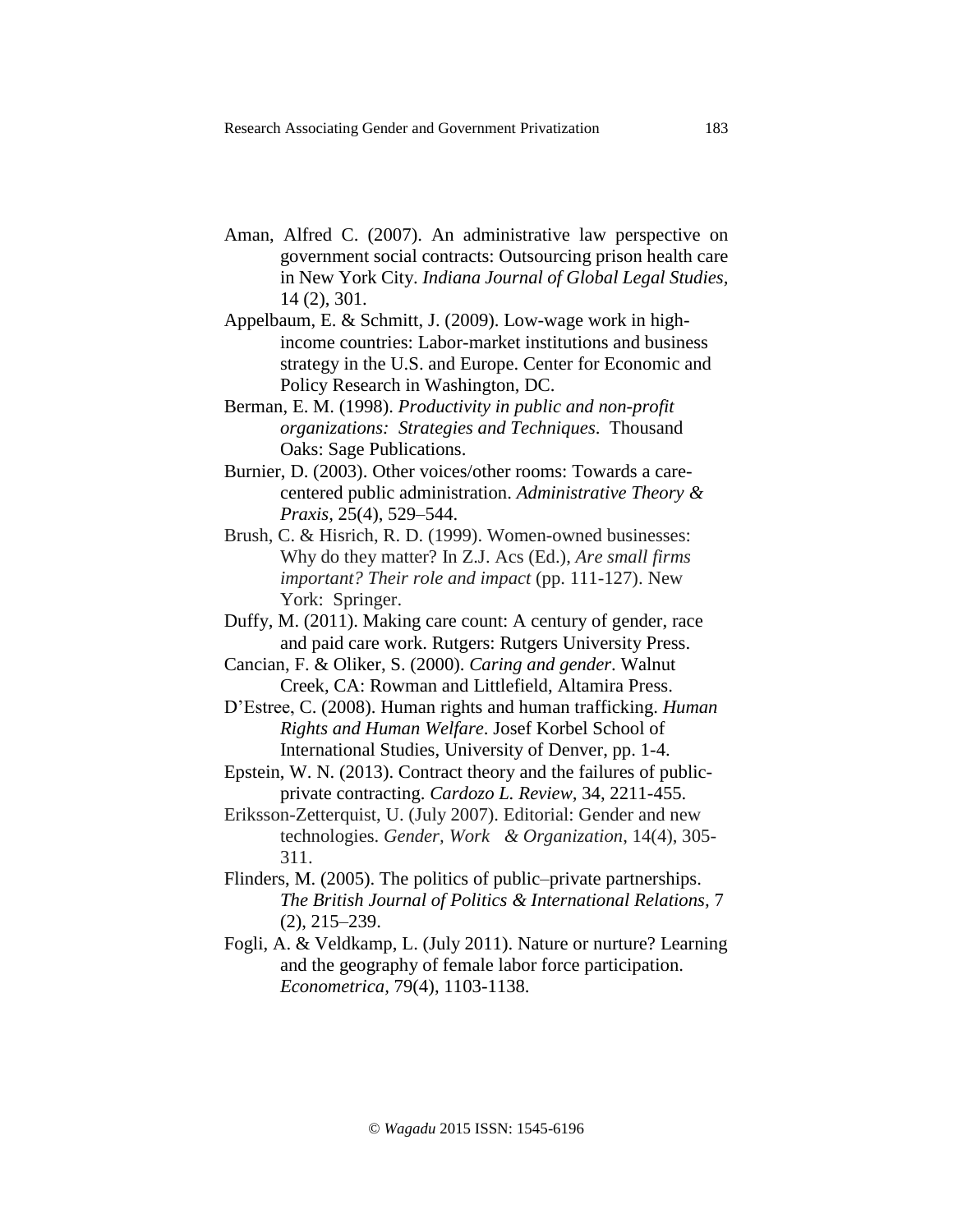- Gaspareniene, L. & Vasauskaite, J. (2014). Analysis of the criterions of outsourcing contracts in public and private sectors: Review of the scientific literature. *Procedia-Social and Behavioral Sciences,* 156, 274-9.
- Ghosh, J. (2002). Globalization, export-oriented employment for women and social policy: A case study of India. *Social Scientist, 30*(11/12), 17-60.
- Grimshaw, D. & Rubery, J. (2007). *Undervaluing women's work*. Working Paper Series No. 53. Equal Opportunities Commission. Retrieved from [http://equalityhumanrights.com/uploaded\\_files/equalpay/un](http://equalityhumanrights.com/uploaded_files/equalpay/undervaluing_womens_work.pdf) [dervaluing\\_womens\\_work.pdf](http://equalityhumanrights.com/uploaded_files/equalpay/undervaluing_womens_work.pdf)
- Guy, M. E. & Newman, M.A. (2004). Women's jobs, men's jobs: Sex segregation and emotional labor*. Public Administration Review*, 63(3), 289-298.
- Hegewisch, A., Liepmann, H., Hayes, J. & Hartmann, H. (September 2010)*.* Briefing Paper. *Separate and not equal? Gender segregation in the labor market and the gender wage gap*. Institute for Women's Policy Research.
- Howcrft, D. & Richardson, H. (2008). Gender matters in the global outsourcing of service work. *New Technology, Work and Employment,* 23(1-2), 44-60.
- Howes, C. (2009). Who will care for the women? *Journal of Women, Politics, and Policy*, 30(2-3), 248-271. Kerr, B., Miller, W. & Reid, M. (July/August 2002). Sexbased occupational segregation in the U.S. state bureaucracies, 1987-97. *Public Administration Review, 62(4), 412-423.*
- Krupe, T., Rogowski, R. & Schomann, K. (2013). *Labour market efficiency in the European Union: Employment protection and fixed term contracts*. London: Routledge.
- [Laffery,](http://www.emeraldinsight.com/action/doSearch?ContribStored=Lafferty%252C+G) G. & [Roan,](http://www.emeraldinsight.com/action/doSearch?ContribStored=Roan%252C+A) A. (2000) Public sector outsourcing: Implications for training and skills. *Employee Relations*, 22(1), 76–85.
- Galvez Muños, L., Rodriguez-Modroño, P. & Addabbo, T. (2014). The impact of austerity on women's work in Italy and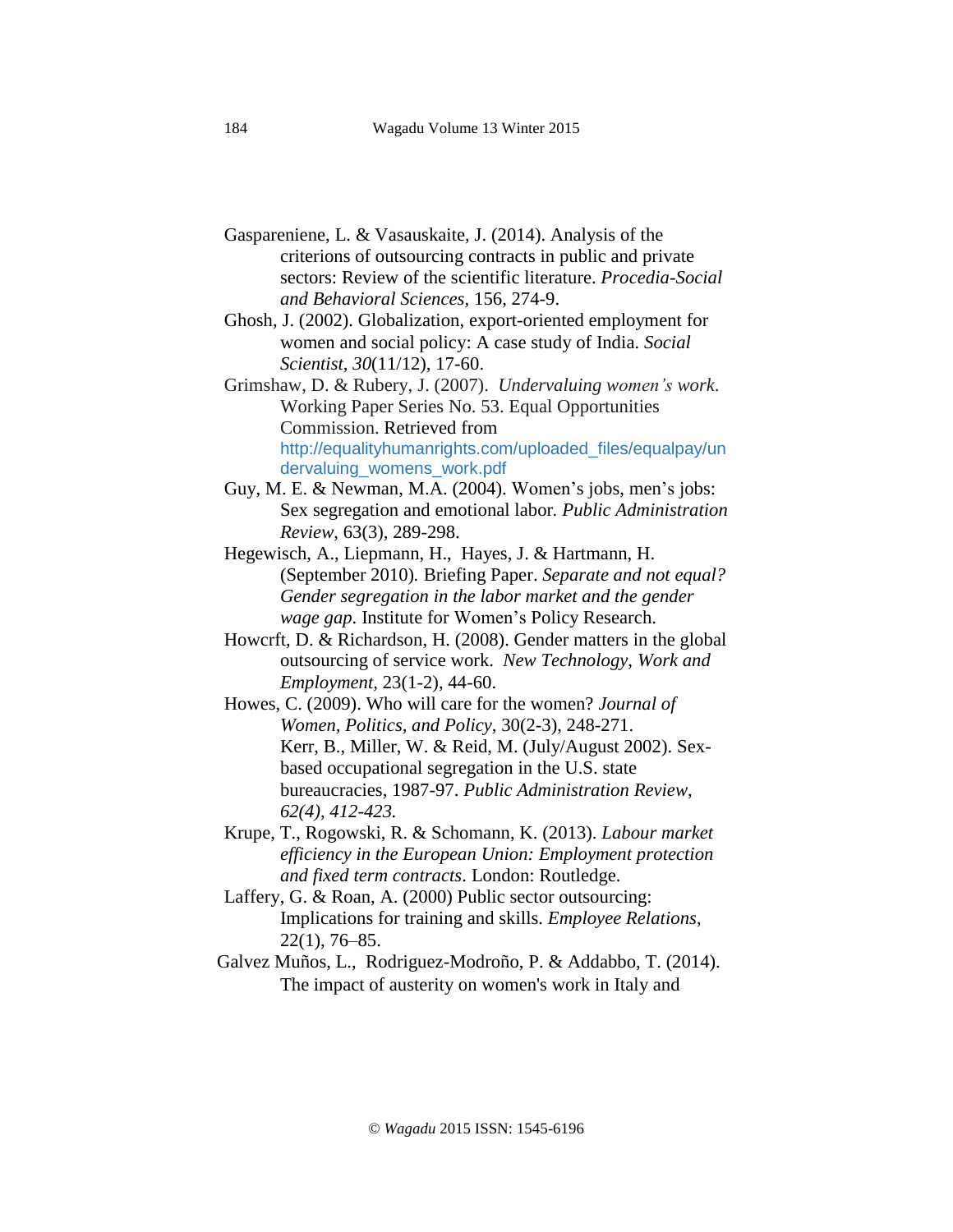Spain. Working Paper. Retrieved on December 2015 from [http://www.aiel.it/cms/cms](http://www.aiel.it/cms/cms-files/submission/all20140830232109.pdf)[files/submission/all20140830232109.pdf](http://www.aiel.it/cms/cms-files/submission/all20140830232109.pdf)

Ldigiani, R. Welfare privatization in Italy: Between erosion of the welfare state and opportunities for social innovation. *Fondazione Volontariato e Partecipazione*. Working paper series FVeP 15. Retrieved from: [http://www.volontariatoepartecipazione.eu/wp](http://www.volontariatoepartecipazione.eu/wp-content/uploads/2013/06/FVPWP15Lodigiani.pdf)[content/uploads/2013/06/FVPWP15Lodigiani.pdf](http://www.volontariatoepartecipazione.eu/wp-content/uploads/2013/06/FVPWP15Lodigiani.pdf)

- Miraftb, F. (2004). Public-private partnerships: The Trojan Horse of neoliberal development? *Journal of Planning Education and Research,* 24(1), 89–101.
- Moe, R. (1987). Exploring the limits of privatization. *Public Administration Review,* 47, 453-60.
- Munch, J. R. (2010). Whose job goes abroad? International outsourcing and individual job separations. *The Scandinavian Journal of Economics,* 112(2), 339-60.
- National Women's Law Center. (March 10, 2011). Women's stake in the battle over public employees' collective bargaining rights. Retrieved from [http://www.nwlc.org/resource/womens-stake-battle-over](http://www.nwlc.org/resource/womens-stake-battle-over-public-employees-collective-bargaining-rights#1)[public-employees-collective-bargaining-rights#1](http://www.nwlc.org/resource/womens-stake-battle-over-public-employees-collective-bargaining-rights#1)
- Perry, J.L. (1996). Measuring public service motivation: An assessment of concepts and measures. *Journal of Public Administration Research and Theory*, 12(4), 533-80. Perry, J.L. (1997). Antecedents of public service motivation. *Journal of Public Administration Research and Theory,* 7(2), 181-197.
- Pavolini, E. & Vicarelli, G. (2012). Is decentralization good for your health? Transformations in the Italian NHS. *Current Sociology,* 60(4), 472-88.
- Peters, B. (1994). Managing the hollow state. *International Journal of Public Administration,* 17, 739-57.
- Prasad, P. N., & Sreedevi, V. (2013). Economic empowerment of women through information technology: A case study from